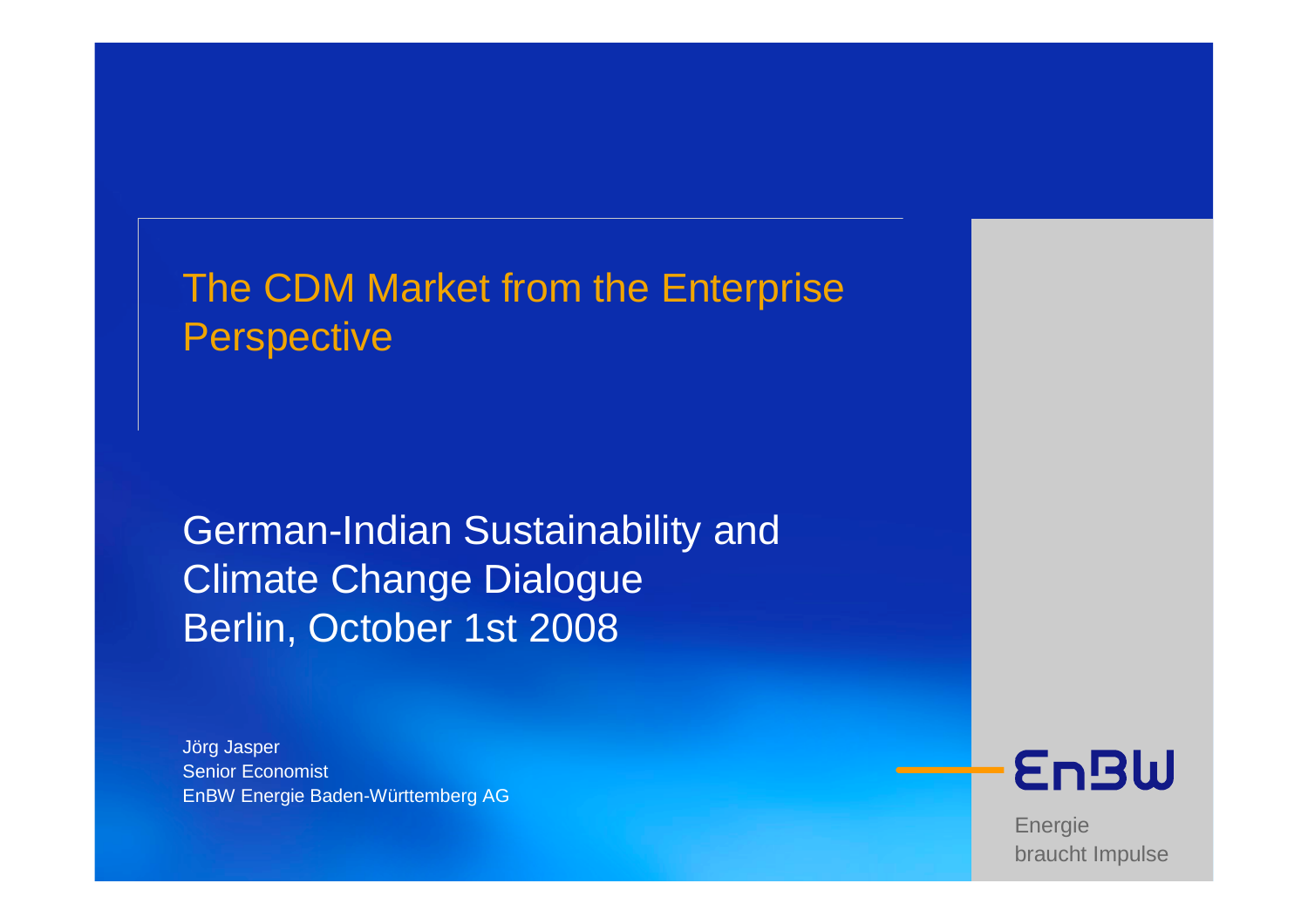## **EnBW**

# 1. Who we are

- 2. EnBW's present and future activities in CER markets
- 3. A look at the CER-market India
- 4. Our Interests, Strengths and Expectations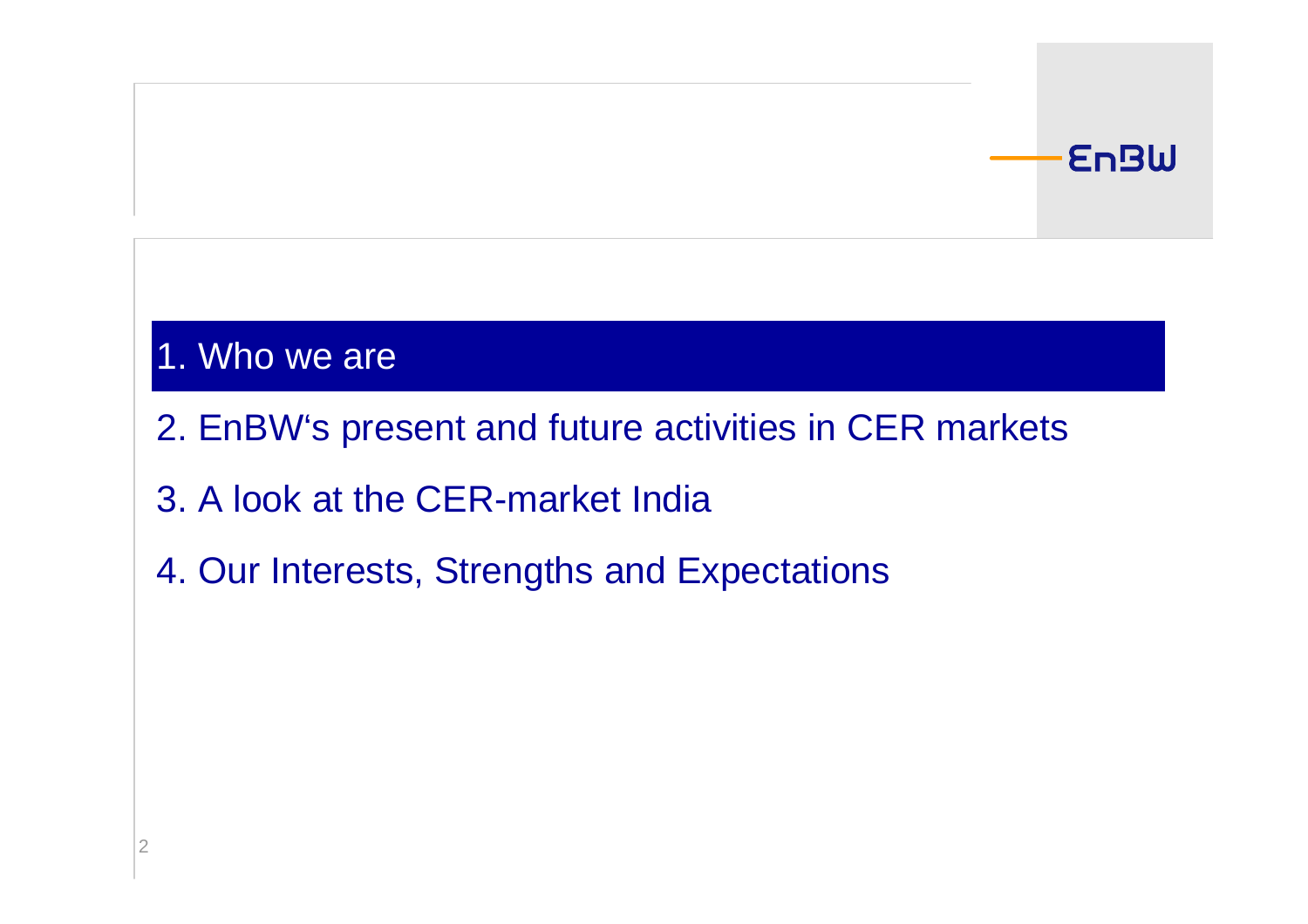## EnBW Group, Located in South-West Germany

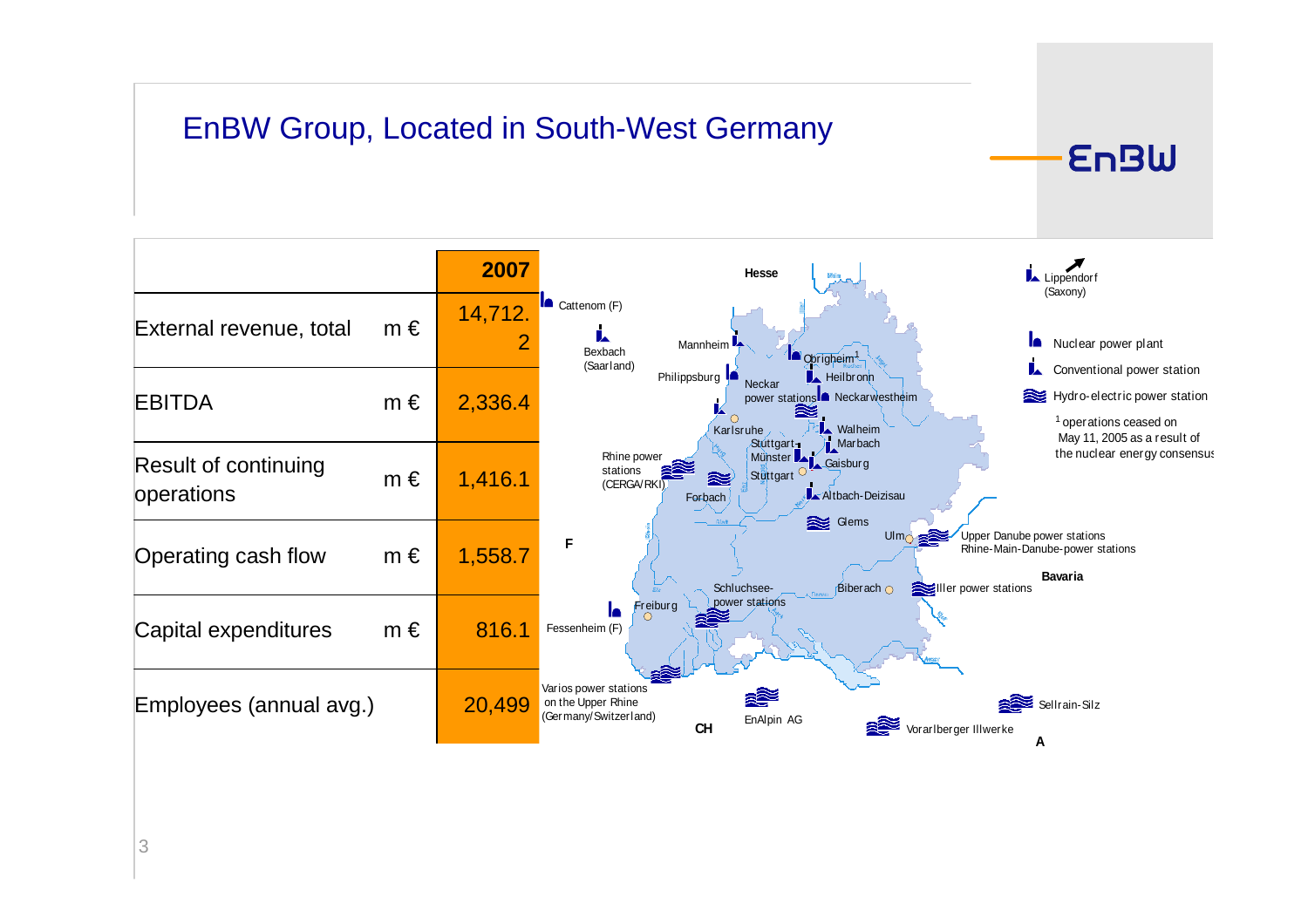## EnBW Energy MixInstalled Capacity (net)

| EnBW group                                               | 2007   | 2006   |
|----------------------------------------------------------|--------|--------|
| Nuclear power plants<br>M<br>(incl. EDF contracts)<br>W  | 4,842  | 4,843  |
| M<br><b>Conventional power stations</b><br>W             | 6,620  | 6,579  |
| Run-of-the-river and<br>M<br>storage power stations<br>W | 3,415  | 3,354  |
| M<br>Other renewable energies                            | 86     | 35     |
| ₩<br><b>Total</b><br>W                                   | 14,963 | 14,811 |

**EnBW** 

March 2008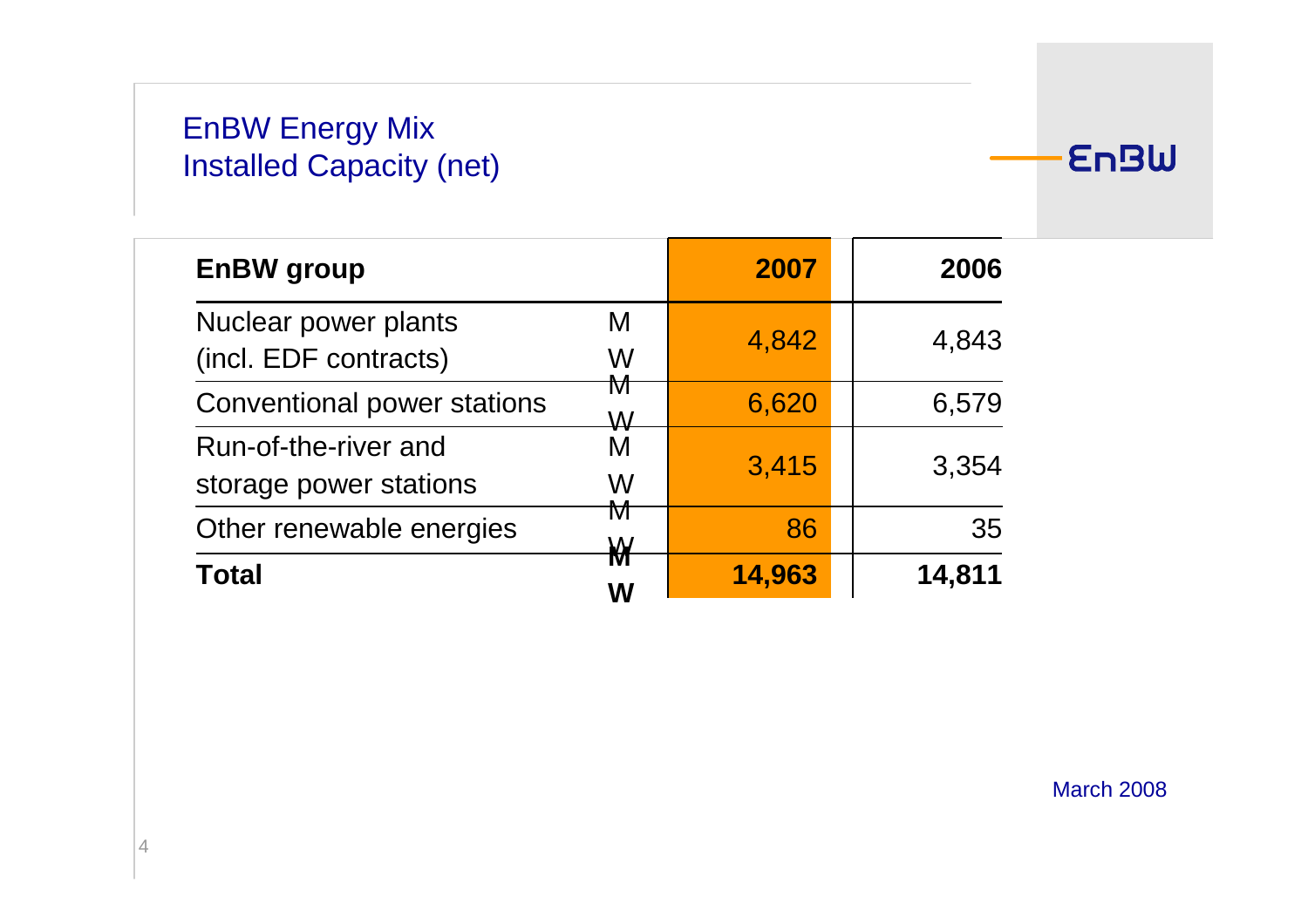## **EnBW**

# 1. Who we are

2. EnBW's present and future activities in CER markets

- 3. A look at the CER-market India
- 4. Our Interests, Strengths and Expectations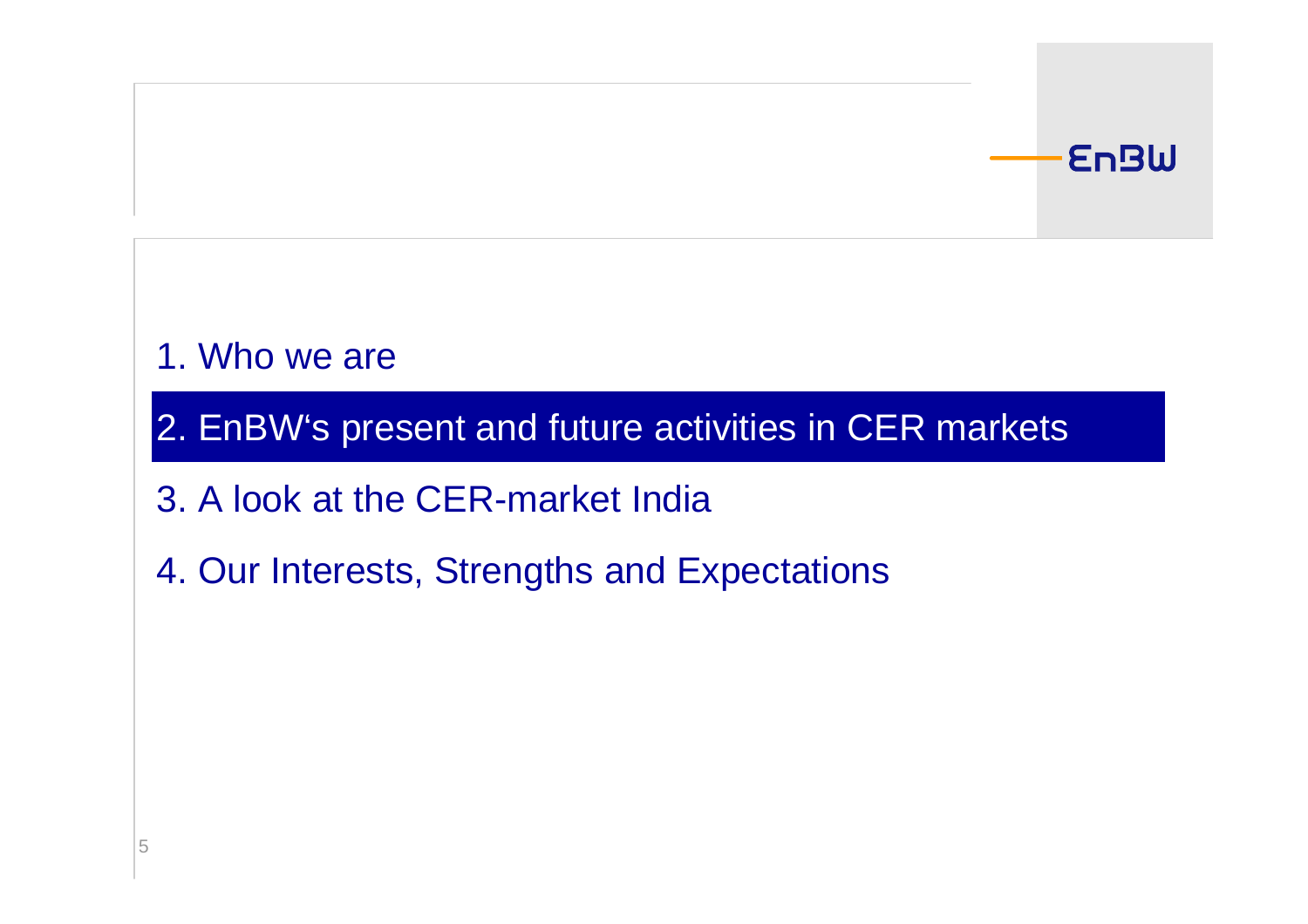## European Union Emission Trading Scheme (EU ETS) and Compliance: Under NAP II, we have a gap to fill.

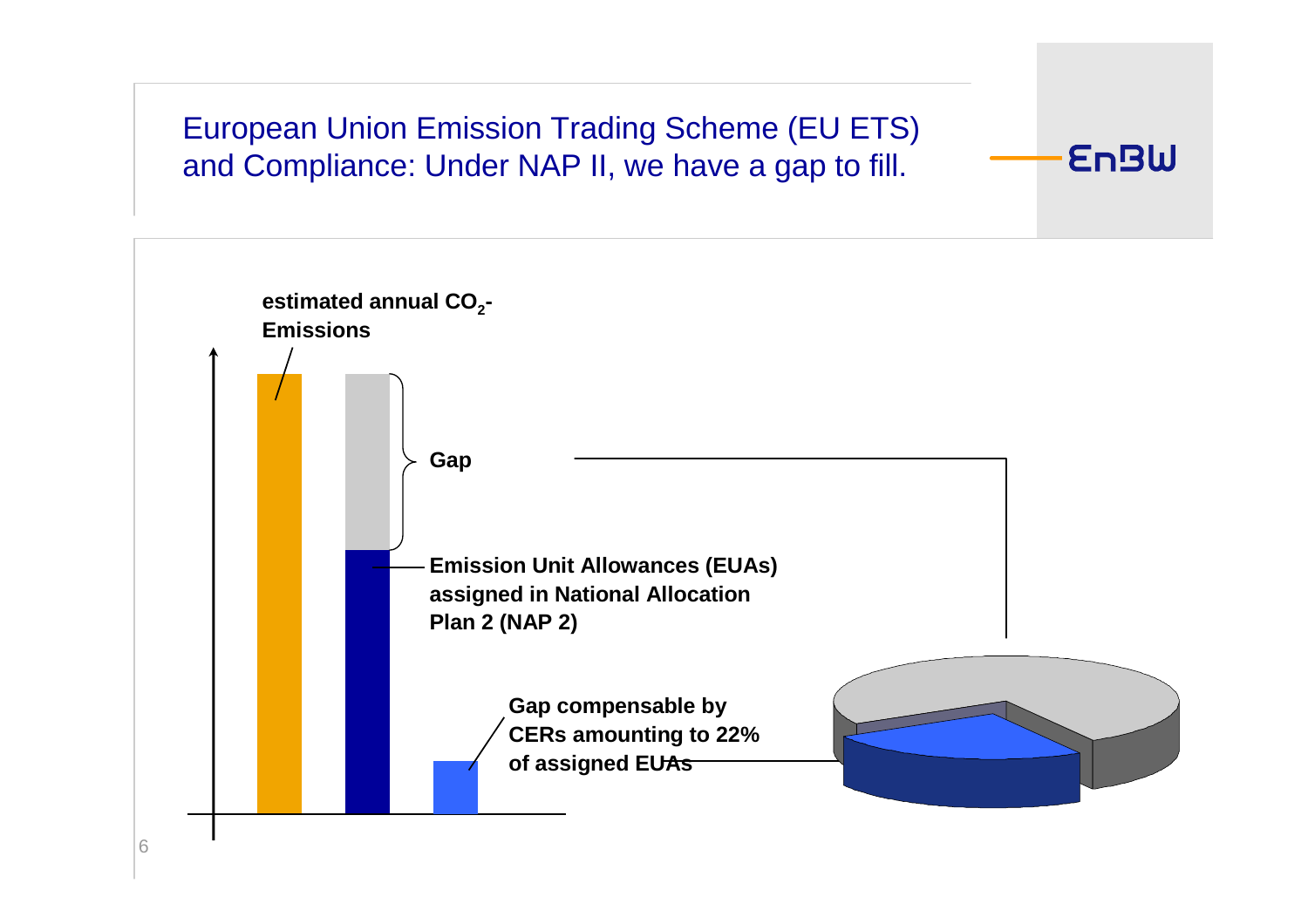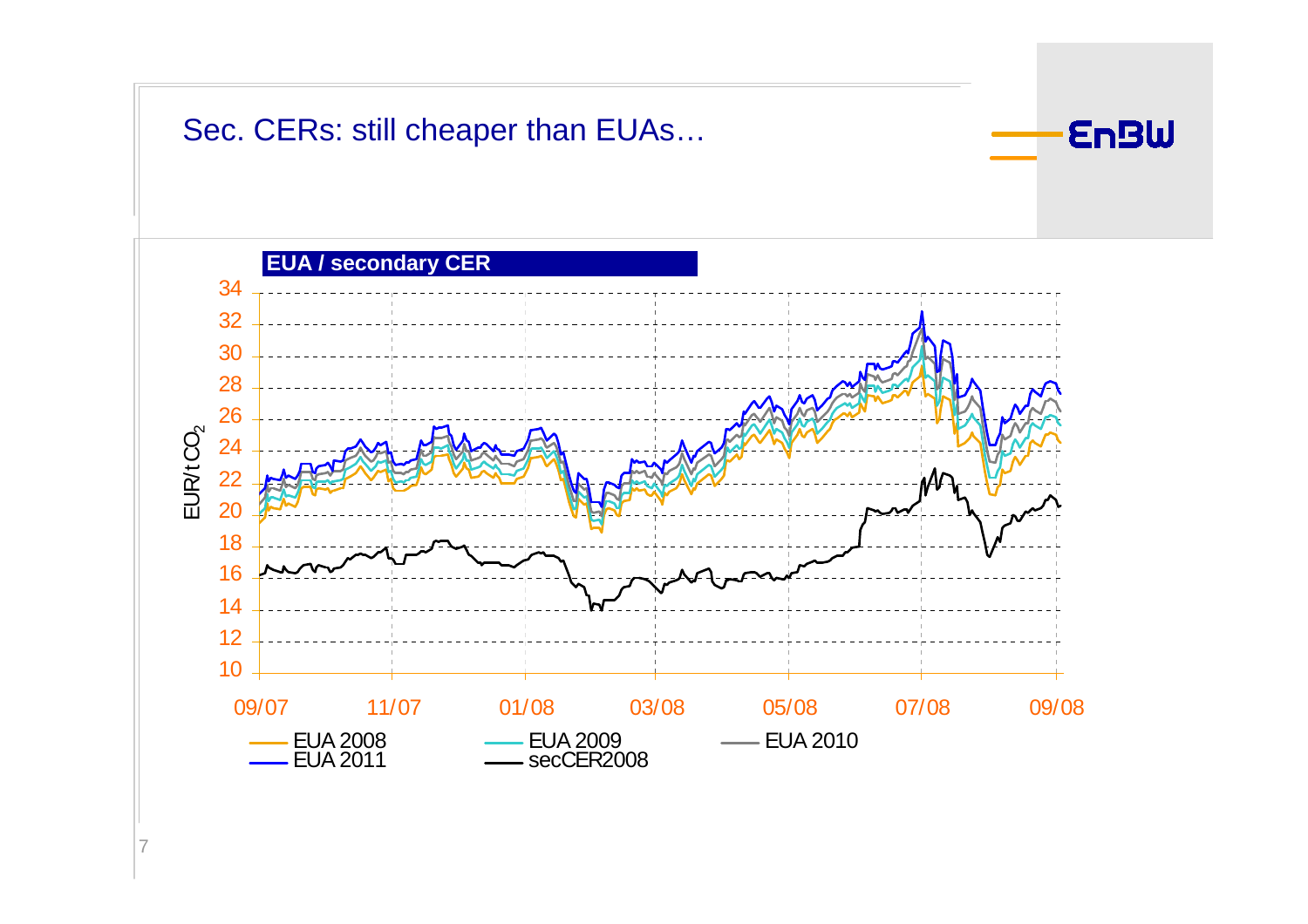## … but entering the primary market might be advisable.



**EnBW** 

**CER-Price**

8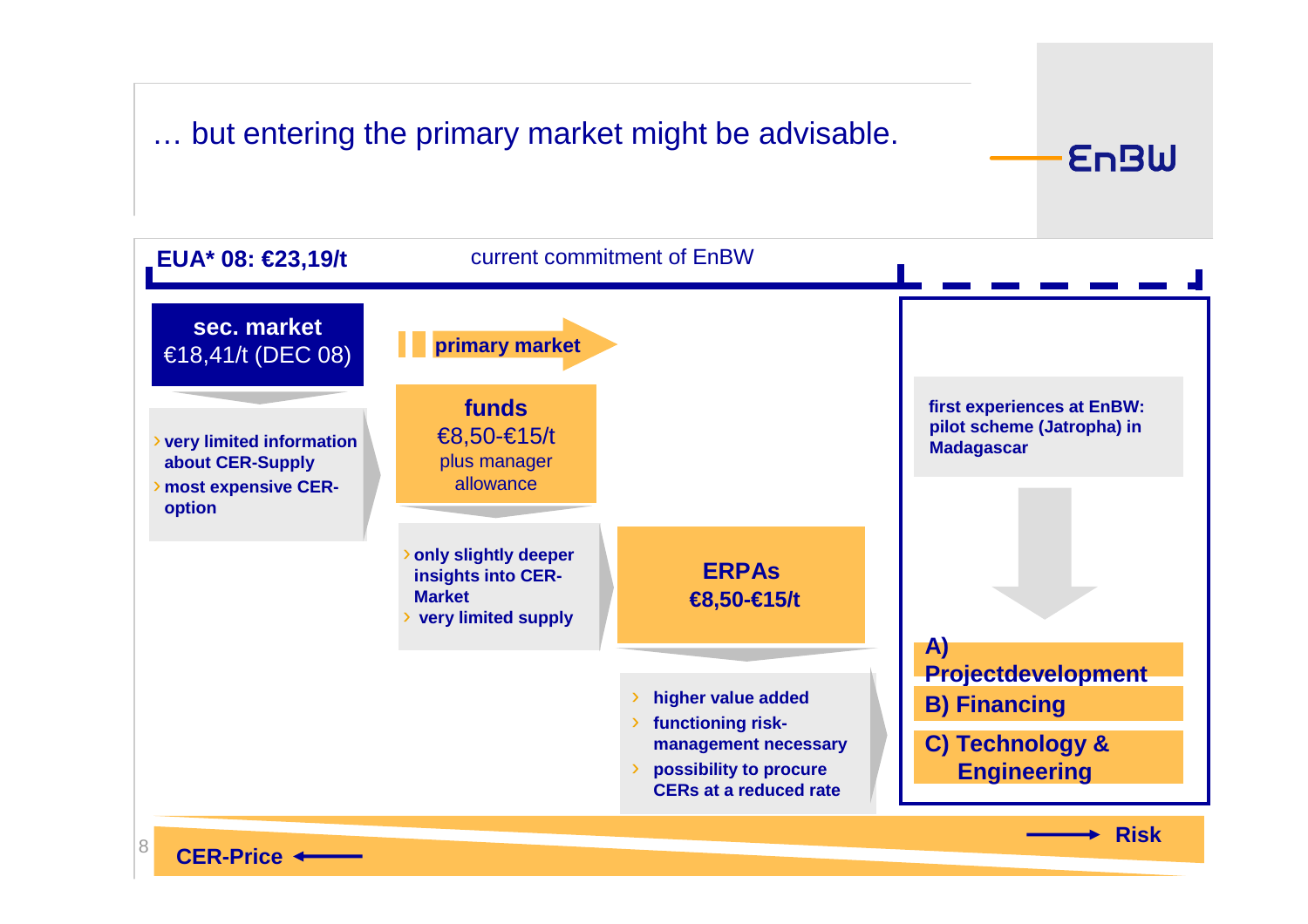## We try to sign ERPAS early in the CDM Project Cycle.



Source: German CDM Manual – Guidance for Applicants, Umweltbundesamt DEHSt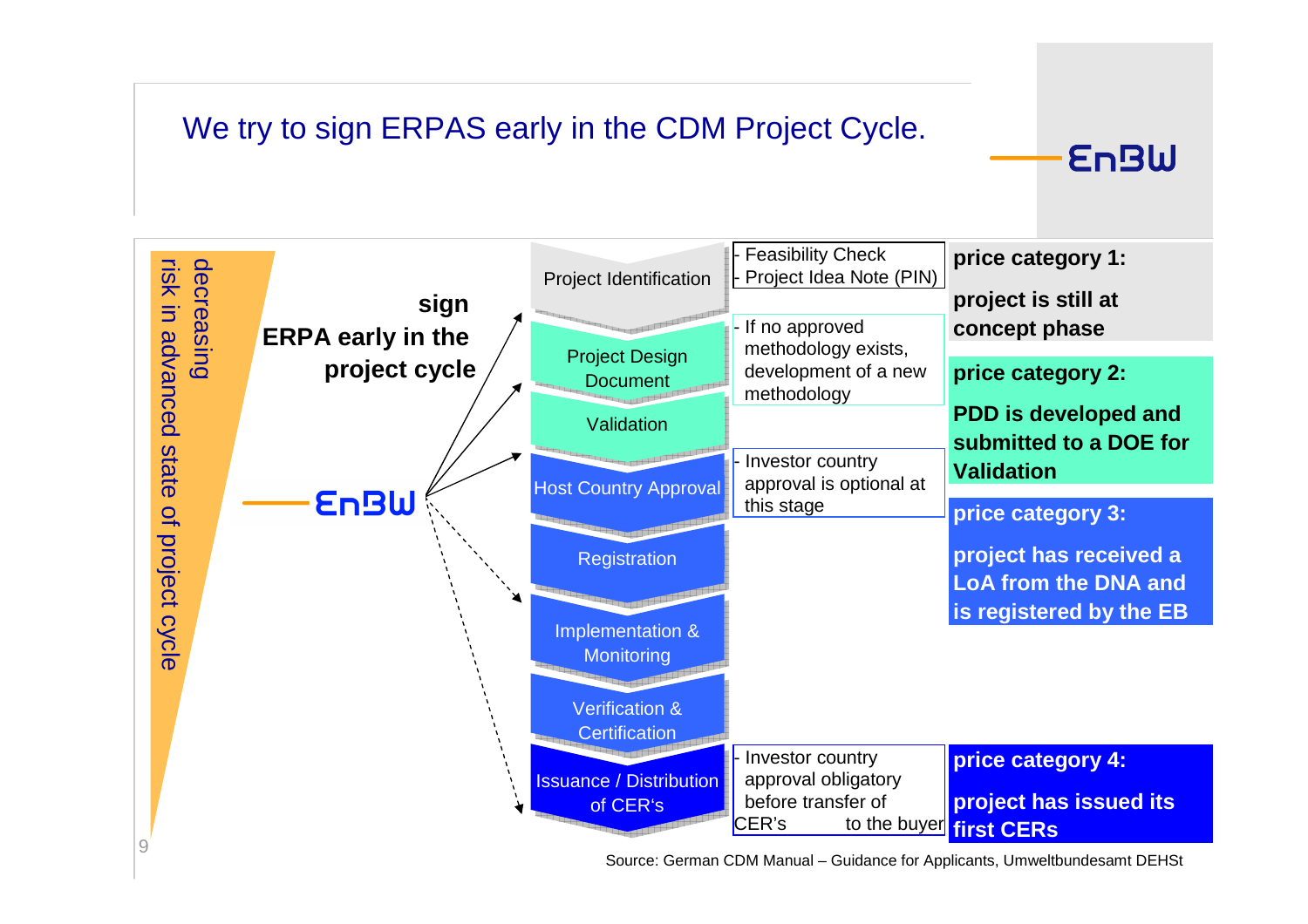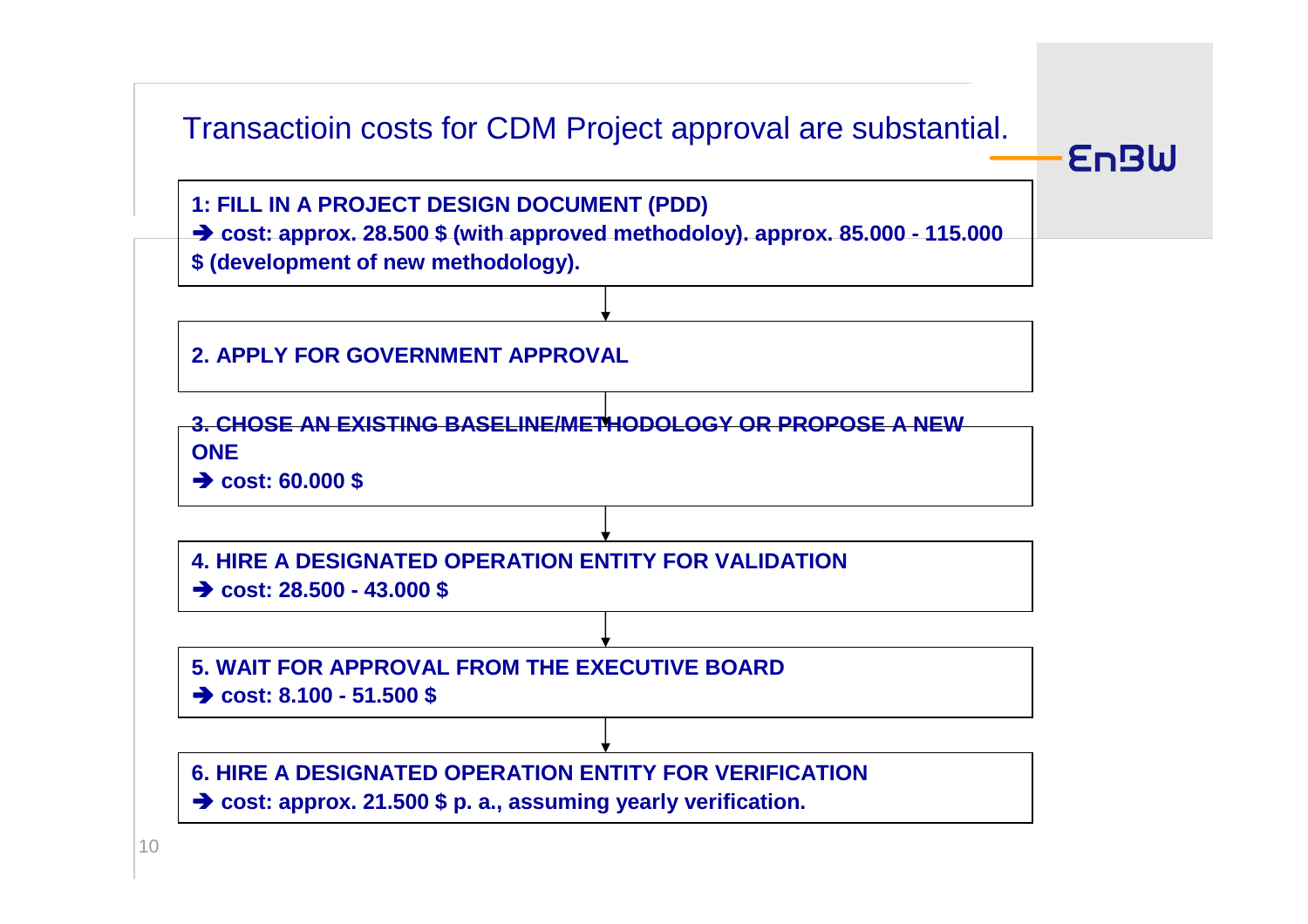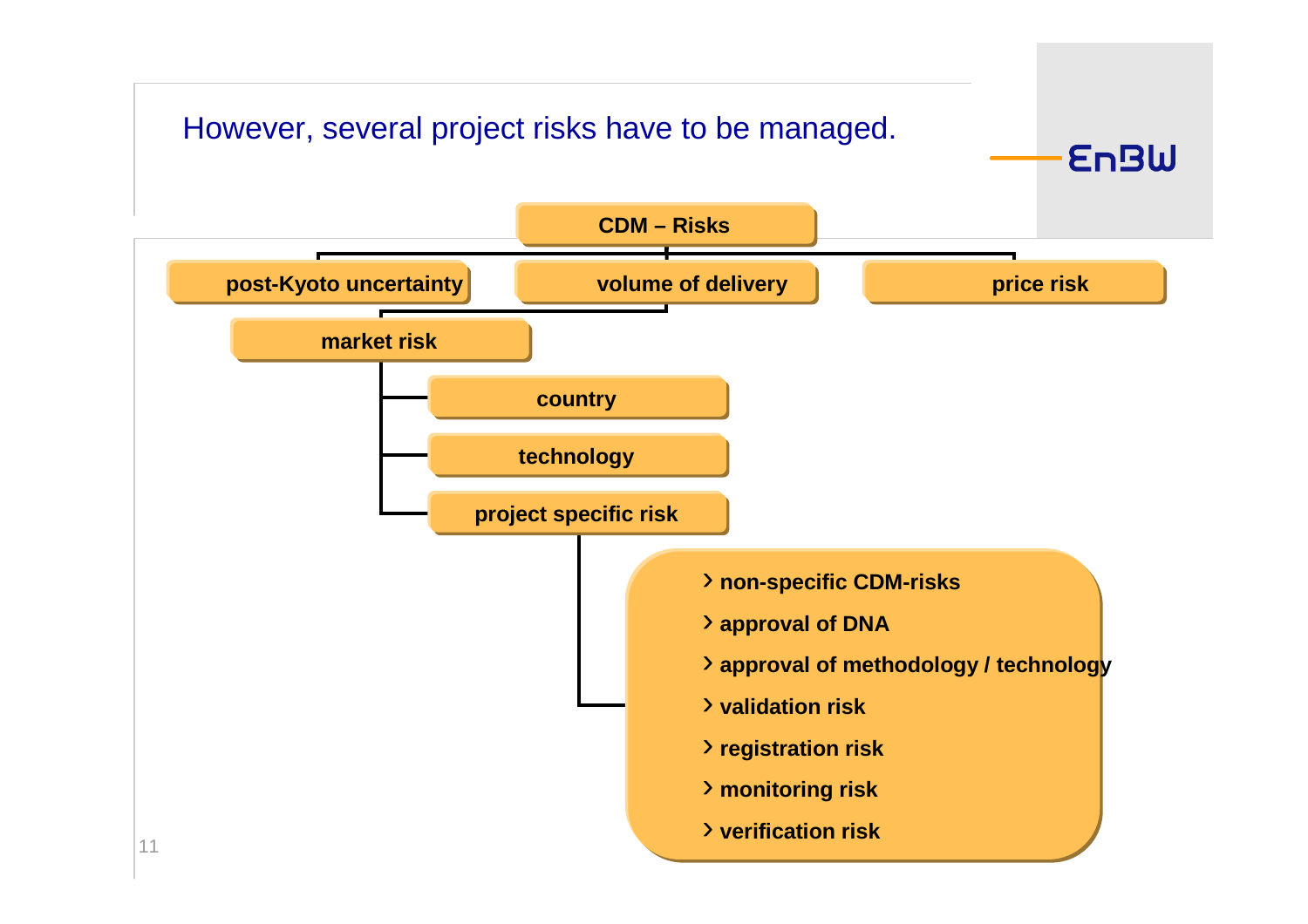## **EnBW**

# 1. Who we are

2. EnBW's present and future activities in CER markets

3. A look at the CER-market India

4. Our Interests, Strengths and Expectations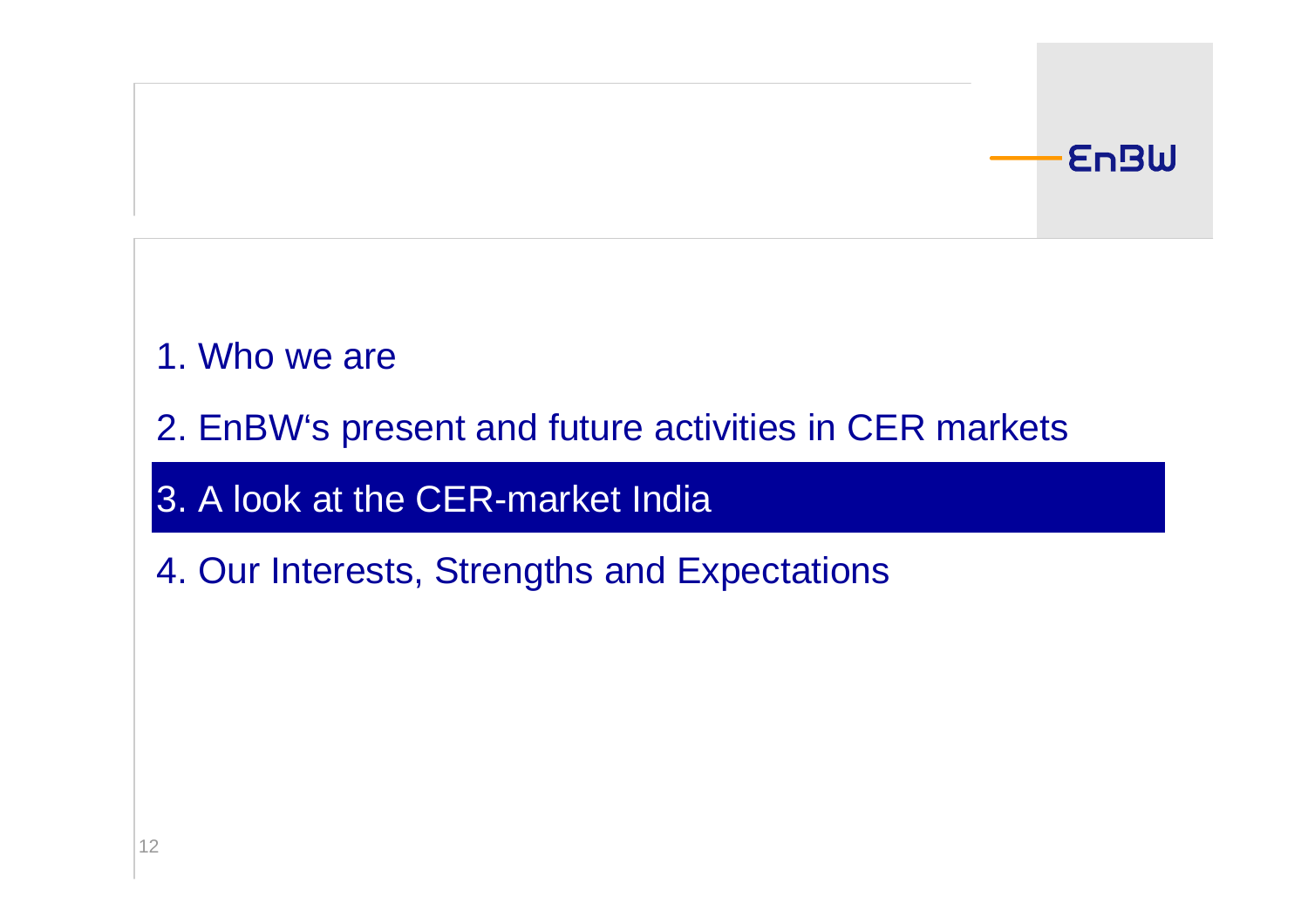## CER-market India: growing rapidly

#### Projects with , host country approval' in India, Nov. 2006 and Sept. 2008

|                          | <b>Number of projects</b> | <b>Increase</b> |       |
|--------------------------|---------------------------|-----------------|-------|
| <b>Project category</b>  | Nov. 2006                 | Sept. 2008      | (%)   |
| <b>Renewables</b>        | 246                       | 535             | 117,5 |
| <b>Energy efficiency</b> | 134                       | 299             | 123   |
| HFC, PCF, methane        | 29                        | 62              | 113,8 |
| <b>Fuel switch</b>       | 22                        | 48              | 118   |
| <b>Waste treatment</b>   | 8                         | 16              | 100   |
| total                    | 439                       | 960             | 118,7 |

**EnBW** 

Source: Ministry of Environment and Forests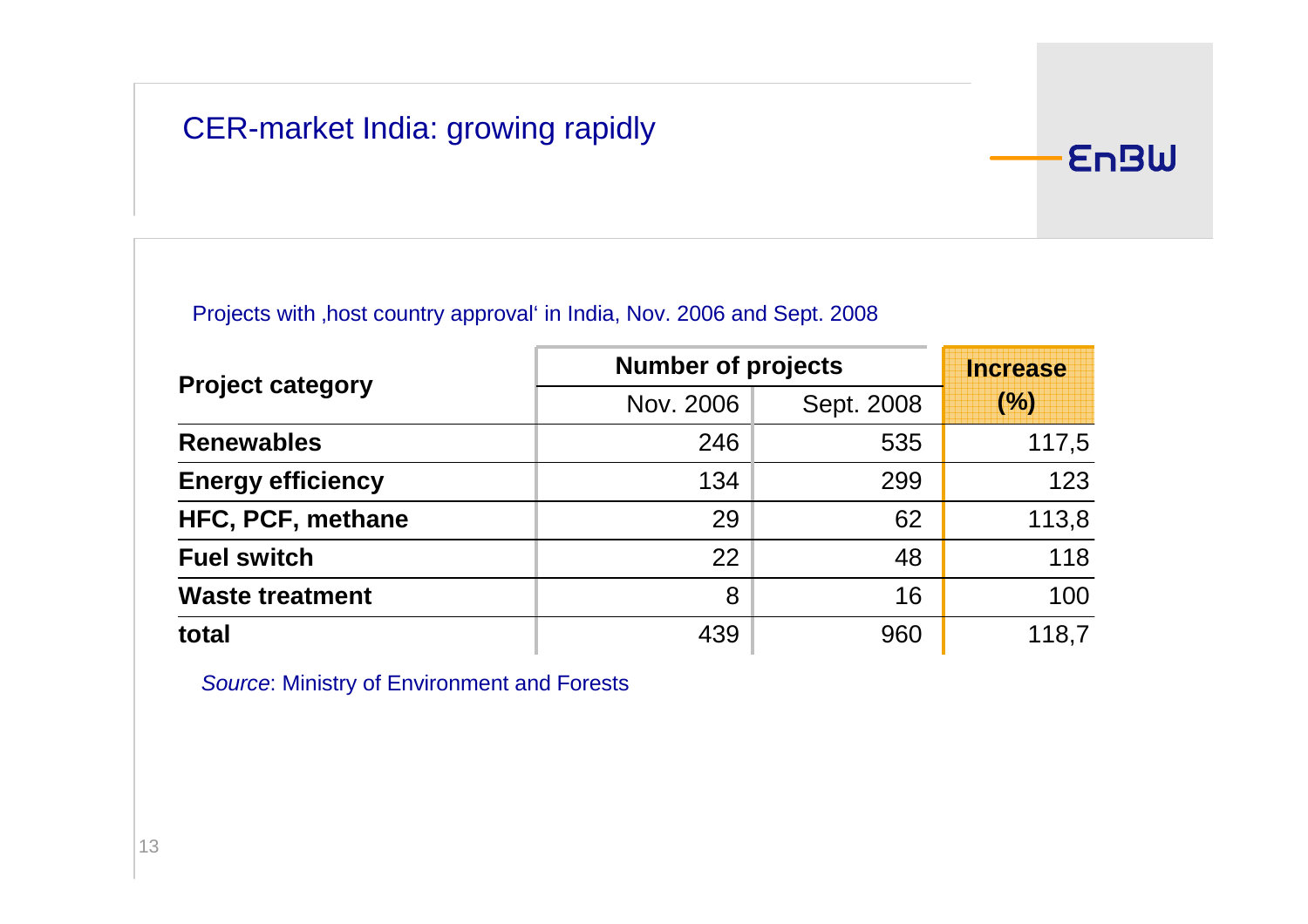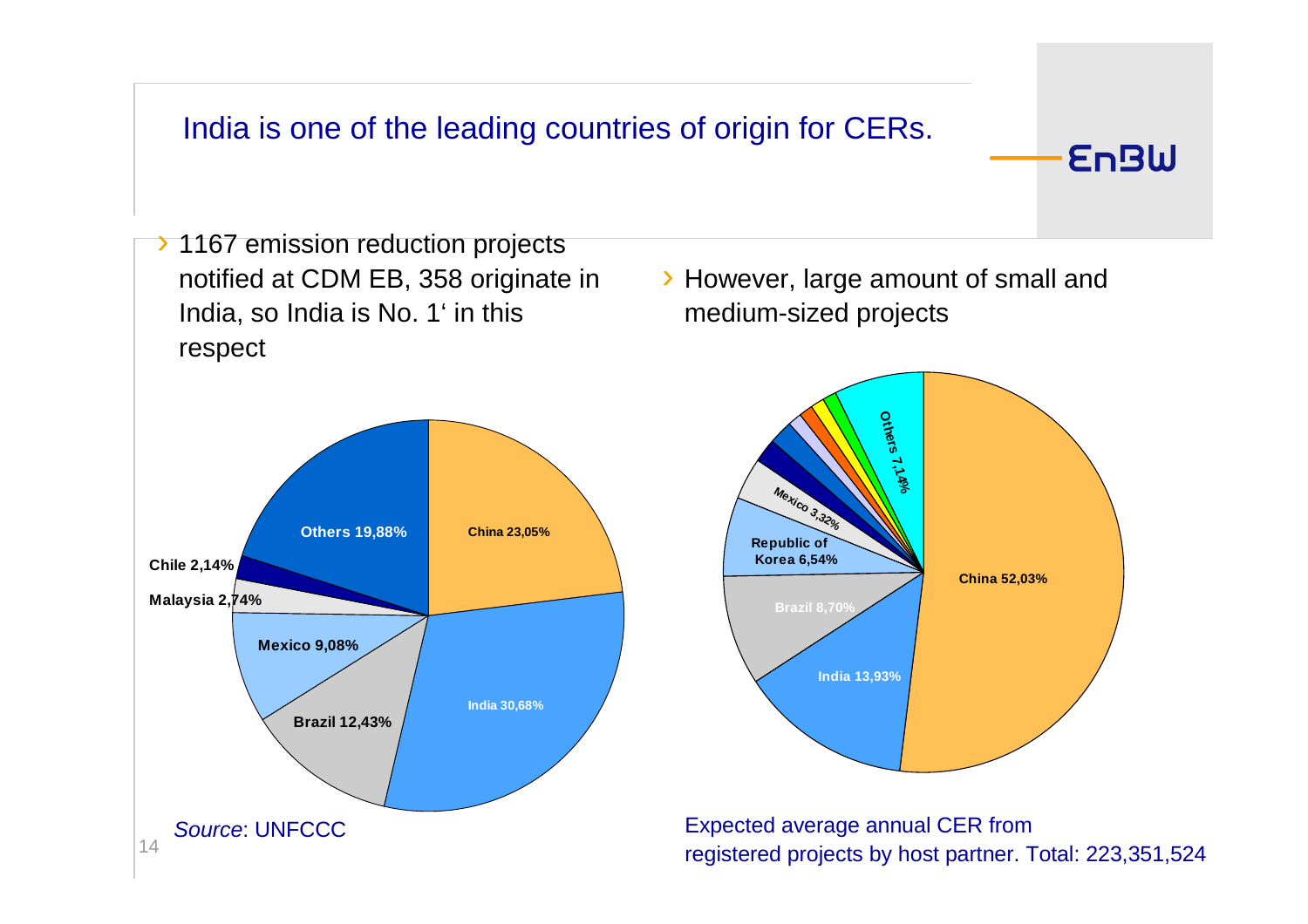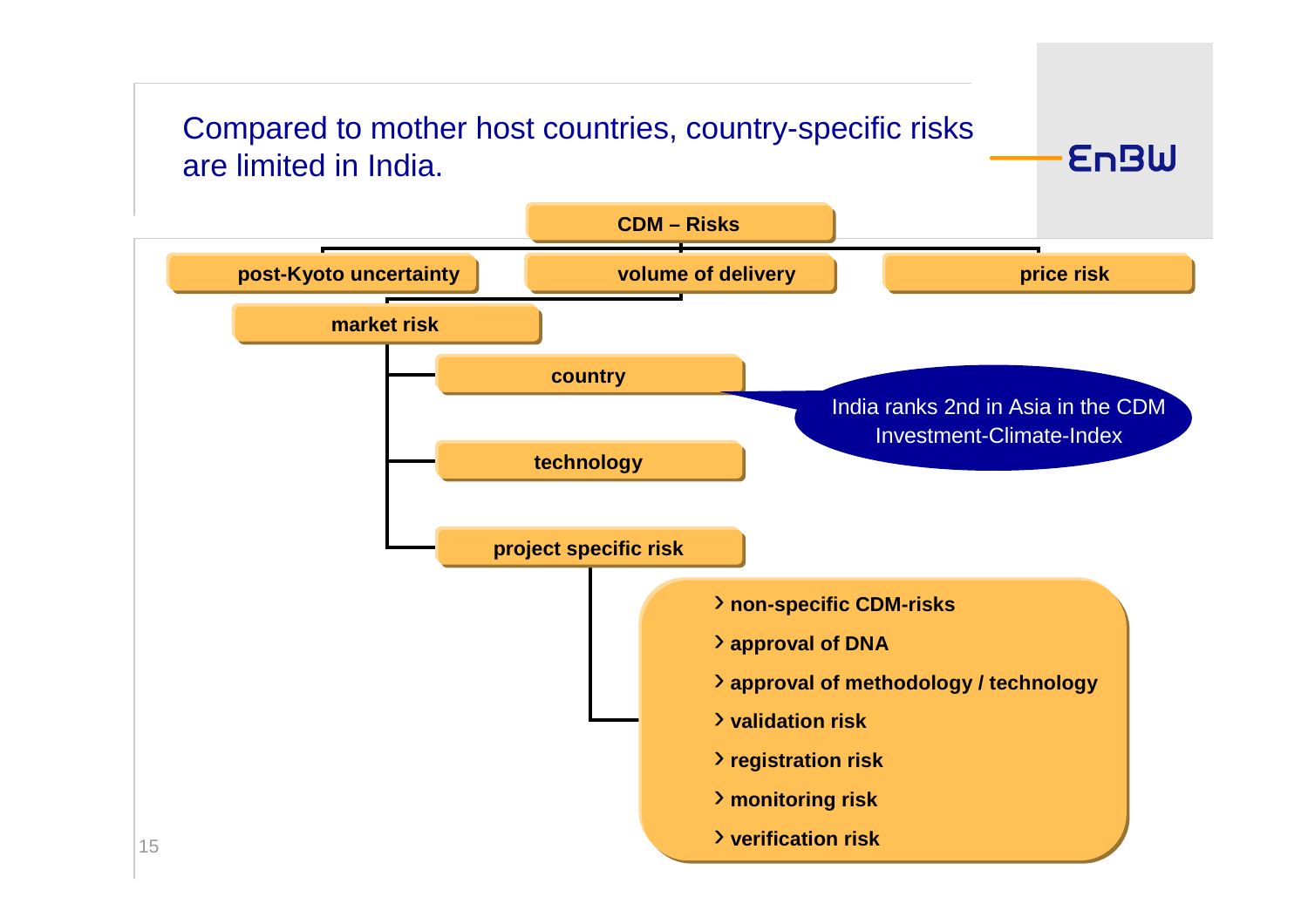

› CDM-boom goes on: According to India's DNA, 30-40 projects aresubmitted every month

- › Discussion about quality of projects goes on; hearsay: project documentation does not always comply with international standards
- › Many unilateral projects (without foreign participation), several publicsector undertakings entering market
- › Many international buyers of CO2 allowances active in market (World Bank Prototype Carbon Fund; KfW-Klimaschutzfonds…)
- › Price expectations of Indian sellers have become more realistic since2006
- › NCDMA (India's DNA) is quick and efficient; project approval procedure after submission of Project Concept Note and PDD takes60 days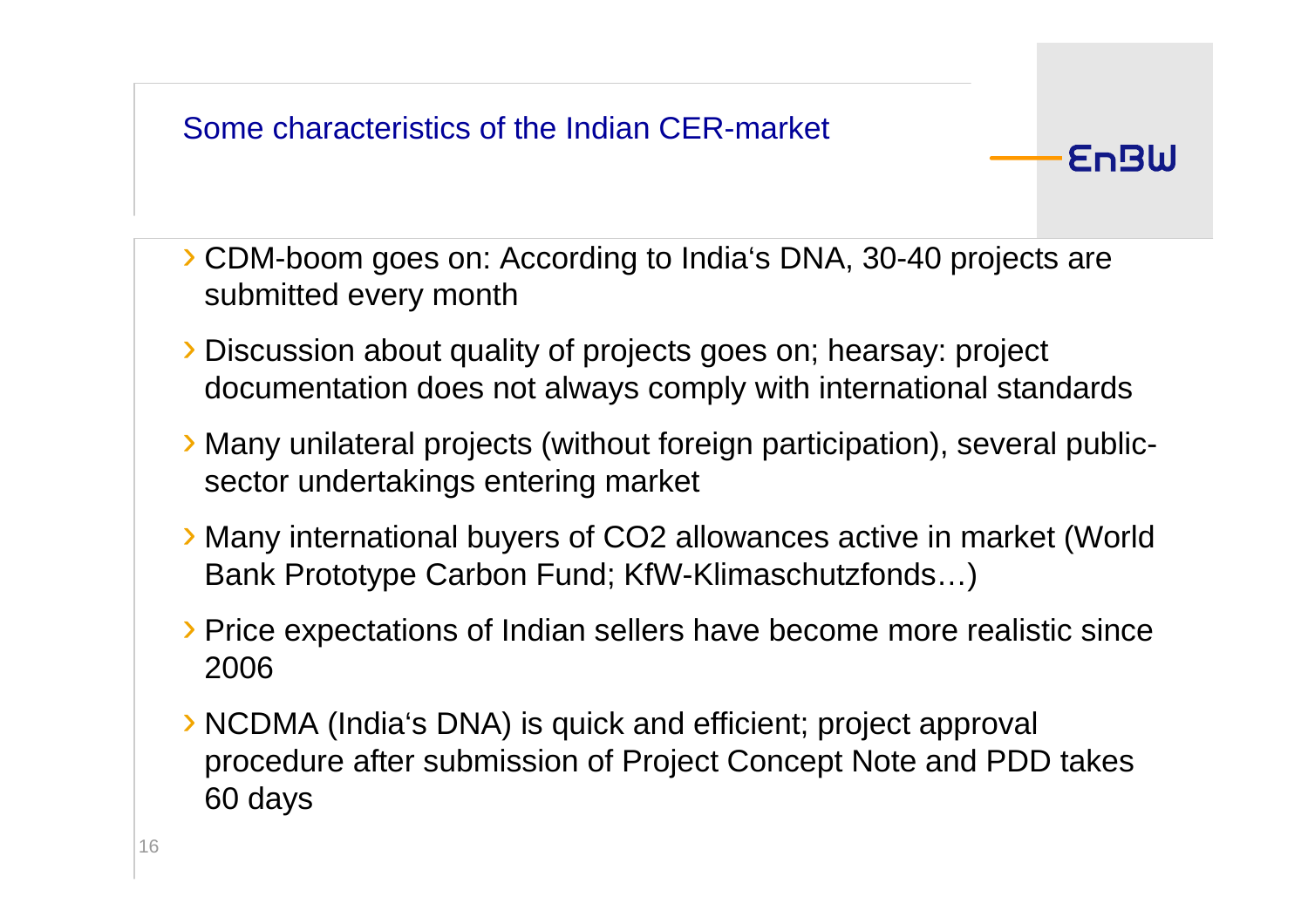› some 100 GW of power plant capacity will have to be built within next decade to keep up with growth rates of  $7 - 8$  per cent p.a.; energy sector will expand massively:

|                                                       | India | <b>OECD</b> |
|-------------------------------------------------------|-------|-------------|
| primary energy consumption (Mtoe, 2007)               | 404,4 | 5.566,4     |
| electricity total generation (TWh; 2005)              | 699,0 | 10.391,0    |
| electricity consumption/population (kWh/capita, 2005) | 480,0 | 8.365,0     |
| co2/population (t CO2/capita 2005)                    | 11    | 11,0        |
| co2/GDP (kg CO2/2000 US\$; 2005)                      | 1,8   | 0,5         |

› energy efficiency of existing plants has room for improvement

› Renewables: substantial growth rates. Target: 10 GW in 2012

› Emissions-baseline in India's energy sector ist favorable due to extensive use of coal

j1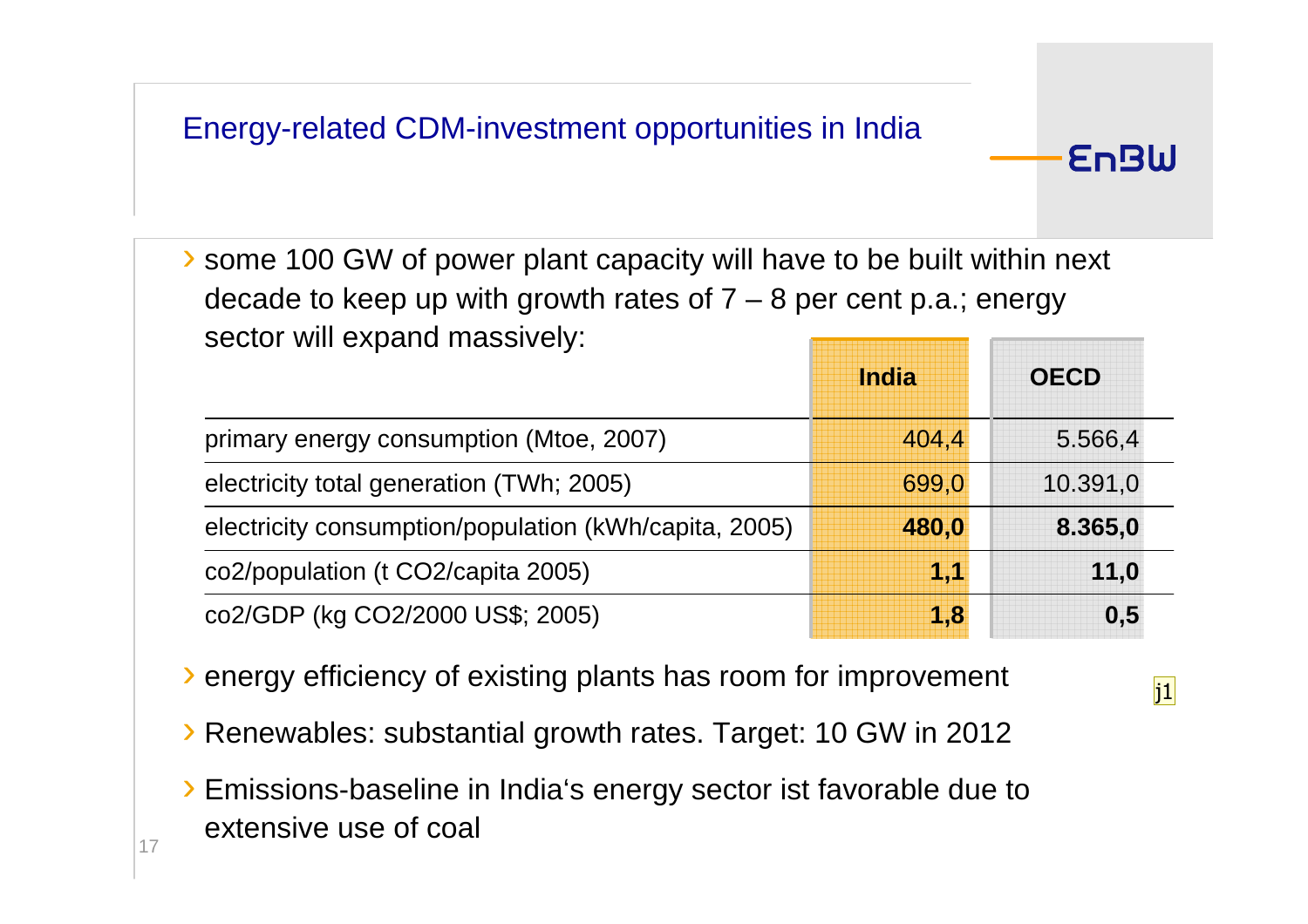#### **j1** Wie viele sind es aktuell?

jasperj; 25.09.2008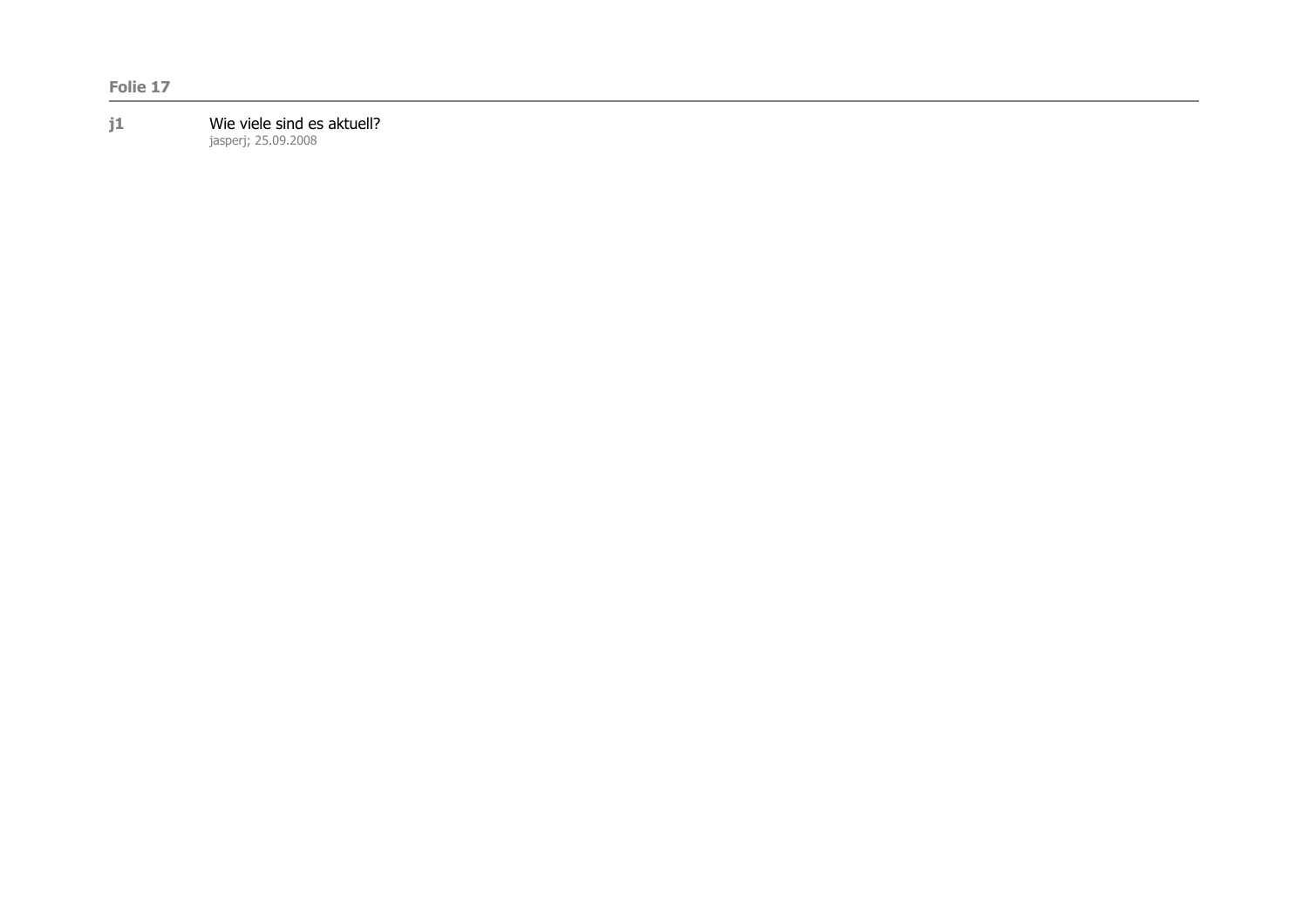Challenges and opportunities in the indian power market.

Many challenges remaining:

- › massive government intervention in electricity market, includingregulated price
- › domestic suppliers incur substantial losses, even after Electricity Act of 2003

**EnBW** 

- ›infrastructure problems: transport losses (about 25%); theft (about 15%)
- ›foreign investors seem to be entering indian power market only ratherslowly

Positive signs:

- › Energy administration wants to encourage merchant power plants; cansell power independently to final customers
- 18› Attractiveness for investors remains to be seen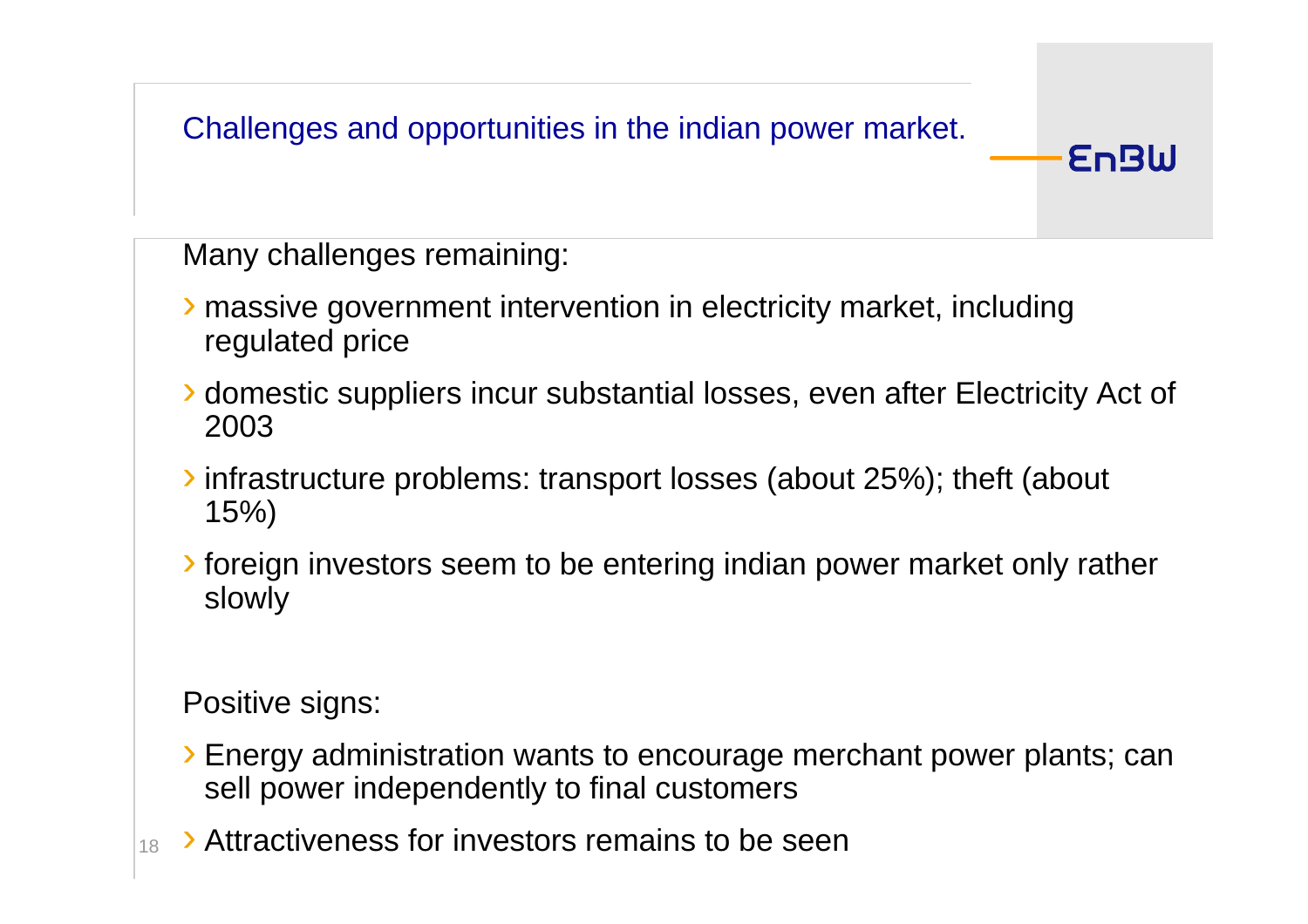## **EnBW**

# 1. Who we are

2. EnBW's present and future activities in CER markets

# 3. A look at the CER-market India

4. Our Interests, Strengths and Expectations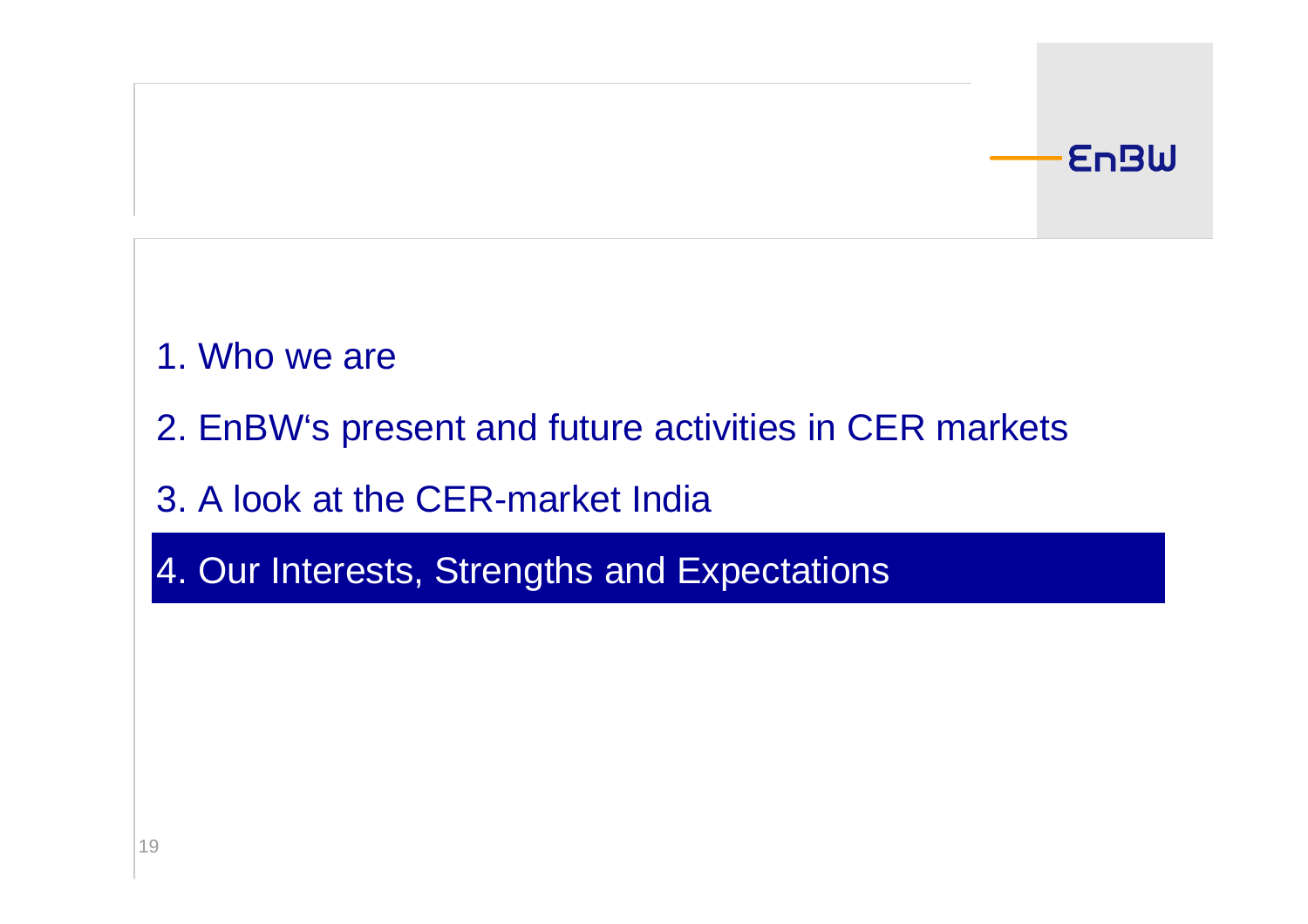## Participation of EnBW Trading GmbH in CDM Projects

### **EnBW's interests:**

- › Partnership with a project owner in developing a project (goal: sign ERPA)
- › Long term commitment to a CDM project with a start early in the project cycle

**EnBW** 

- › Focus on projects related to EnBW core-activities
- $\prime$  project size: approx. 20,000 < x < 150,000 CERs/year
- ›Small scale projects are also of interest

#### **How we approach a CDM project:**

- › First discussions about a CDM project opportunity on basis of PDD
- › Sign non-disclosure agreement (NDA), first non-binding offer
- › Exchange information such as feasibility study, financial, contractual, etc.
- › Term-sheet negotiations
- ›Sign term-sheet
- › Phase of exclusivity (own due diligence) followed by signing an ERPA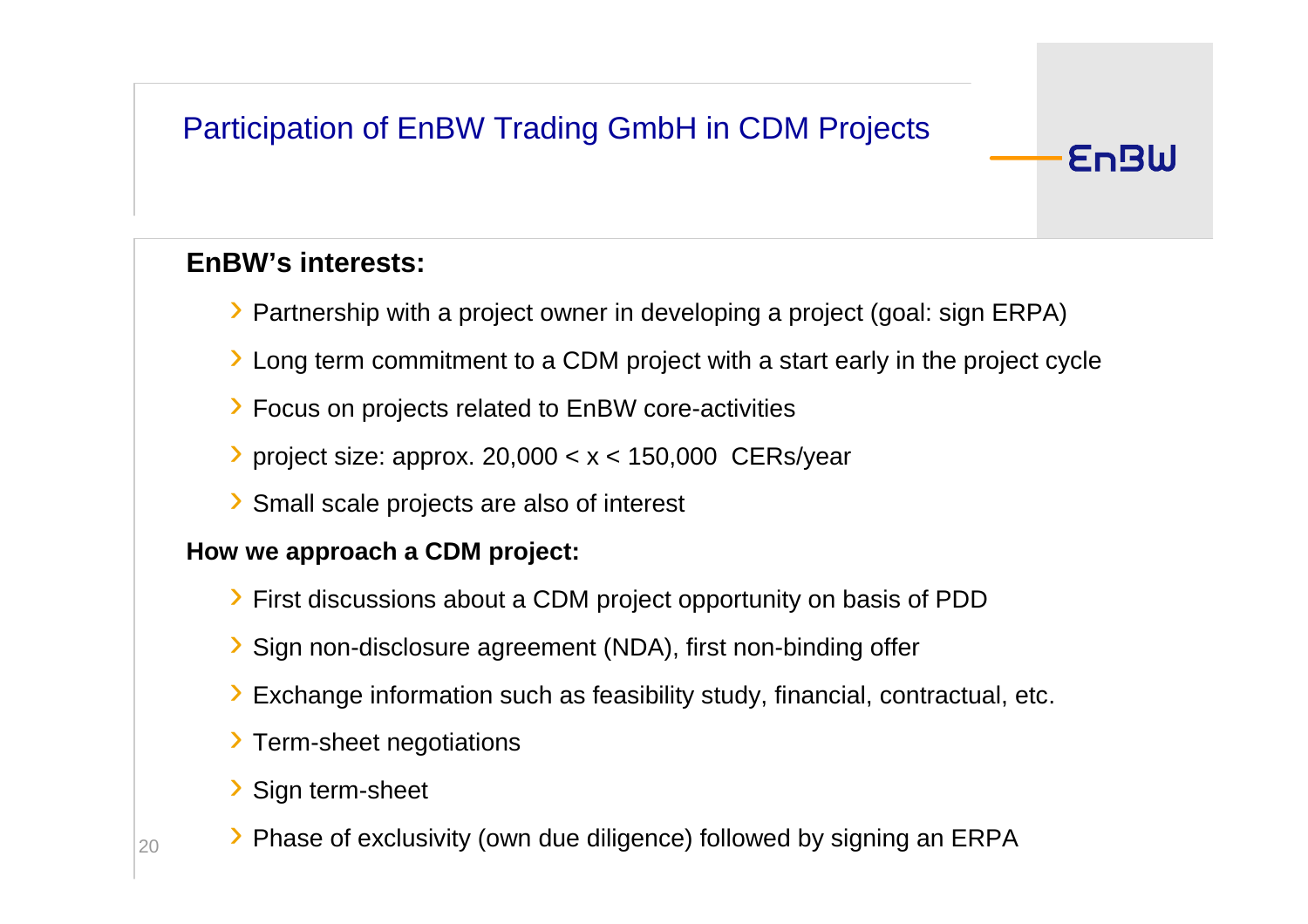## Participation of EnBW Trading GmbH in CDM Projects –Project Types

- › Focus on energy efficiency, fuel switch, cogeneration, renewable power generation
- › Other sectoral scopes / methods accepted that are supported by external assessment
- › Sustainability according to the current requirements of the UNFCCC and Linking Directive of the EU

- › Project types of interest:
	- ›Biogas
	- ›Biomass energy
	- ›**Cement**
	- ›Energy distribution
	- ›Energy efficiency
	- ›**Cogeneration**
	- ›Fossil Fuel Switch
	- ›Hydro Power
	- ›Solar Power
	- ›Wind Power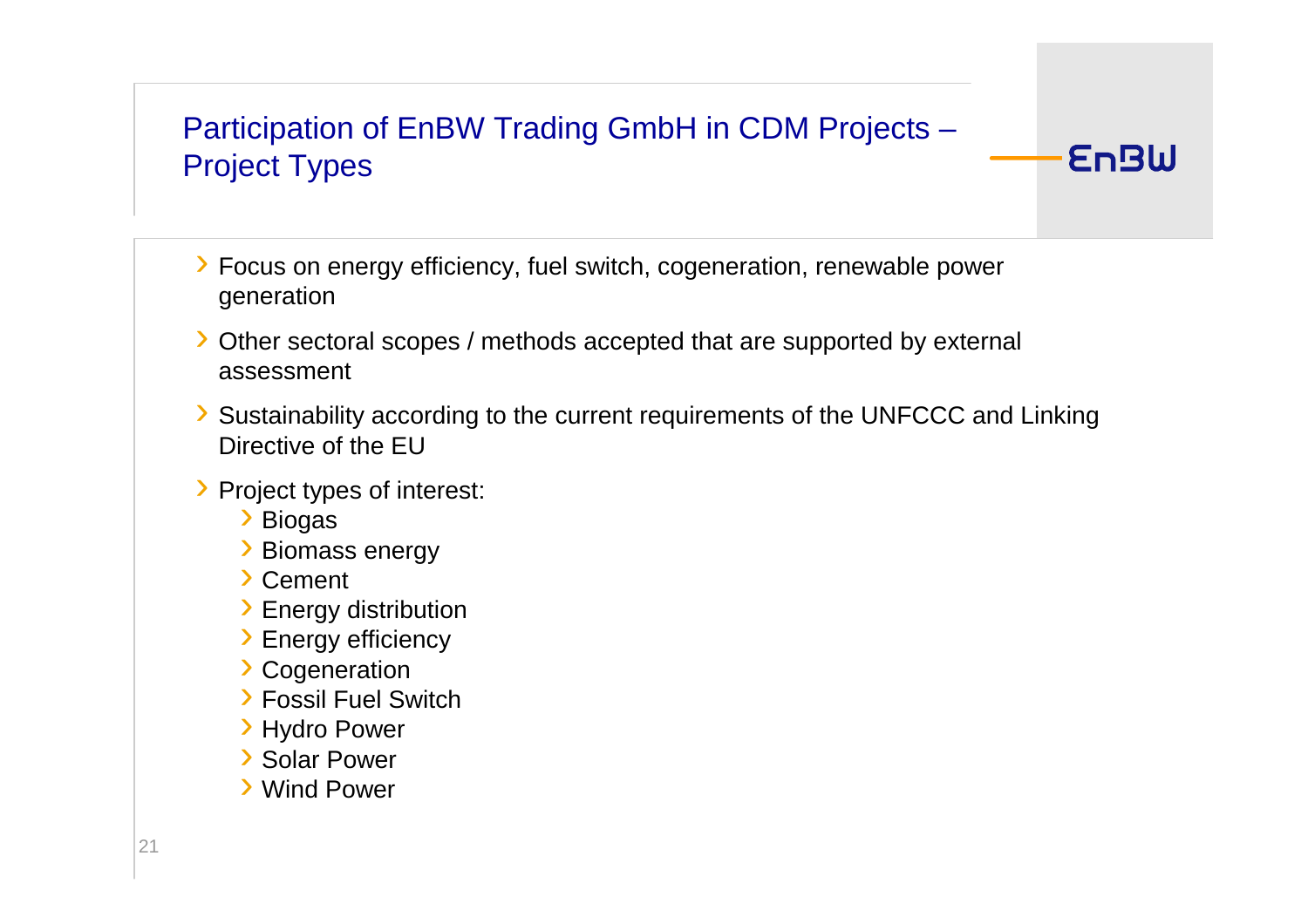## Participation of EnBW Trading GmbH in CDM Projects

#### **EnBW's strength as CER buyer:**

› Compliance buyer as power plant operator under the EU Emissions Trading Scheme (EU ETS)

- › Strong credit rating
- › Possibility to arrange flexible pricing models
- › Professional trading partner in commodities
- › In-depth technical expertise in electricity and heat generation technology and knowledge transfer
- › Technical & financial support in CDM project development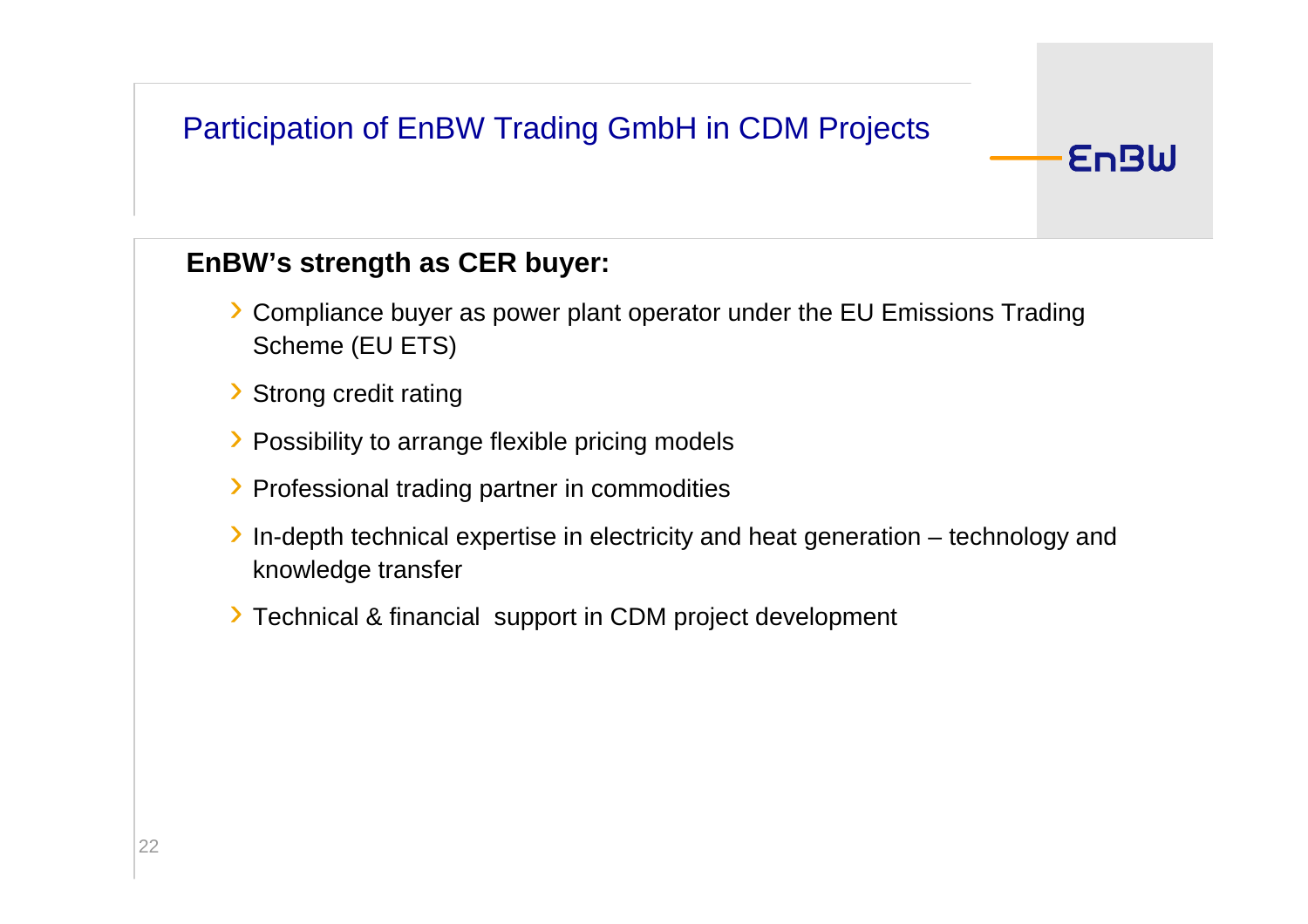## Participation of EnBW Trading GmbH in CDM Projects

#### **EnBW's expectations on a seller of CER's**:

- › Reliable business partner
- › Technology of the CDM project is acceptable to EnBW
- › Project activity has been planned and documented under CDM (additionality)
- › EnBW intents to be:
	- › named as buyer of CER's in the PDD
	- › named and registered as focal point in "Modalities of Communication" at UN

- › has the right to initiate monitoring at any time
- › wants to be closely involved in the monitoring process